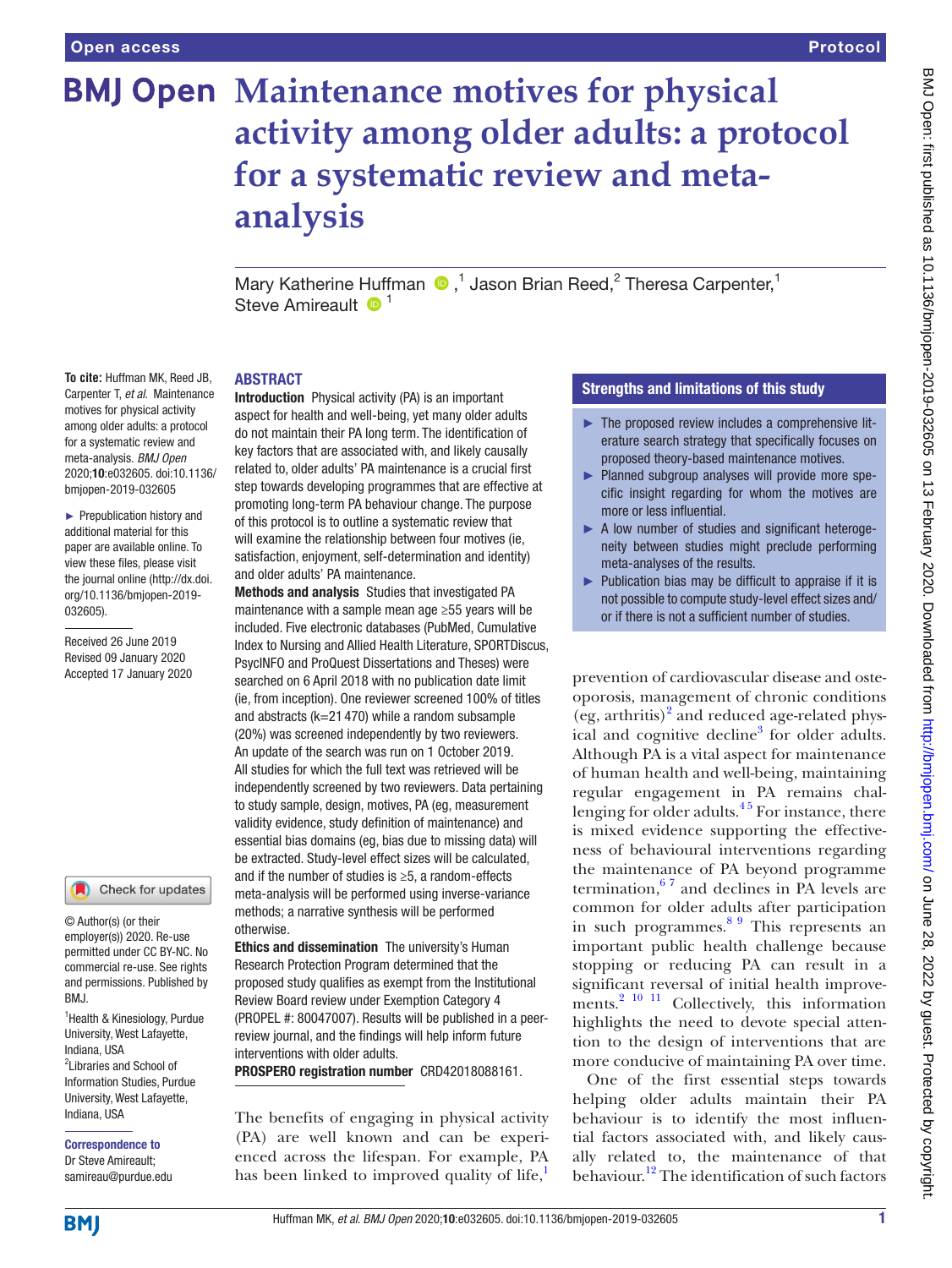| nce                                                                                                     |                                                                                                                                                                                                                                                                                                                                                                                                                                                                                                                                                                                                                           |
|---------------------------------------------------------------------------------------------------------|---------------------------------------------------------------------------------------------------------------------------------------------------------------------------------------------------------------------------------------------------------------------------------------------------------------------------------------------------------------------------------------------------------------------------------------------------------------------------------------------------------------------------------------------------------------------------------------------------------------------------|
|                                                                                                         | <b>Theoretical basis for maintenance</b>                                                                                                                                                                                                                                                                                                                                                                                                                                                                                                                                                                                  |
| efits<br>d the                                                                                          | ssessment Satisfactory physical activity outcomes and<br>experiences enhance the tendency to repeat the<br>action by reinforcing the decision to engage in the<br>behaviour.                                                                                                                                                                                                                                                                                                                                                                                                                                              |
| engage in                                                                                               | Physical activity is more likely to be maintained<br>when it is personally relevant, valued and<br>autonomously chosen.                                                                                                                                                                                                                                                                                                                                                                                                                                                                                                   |
| ncluding                                                                                                | The degree to which one's identity is congruent<br>with physical activity fosters internalisation and<br>behavioural regulation.                                                                                                                                                                                                                                                                                                                                                                                                                                                                                          |
|                                                                                                         | beyond programme termination. Second, maintenance<br>of self-initiated PA can refer to situations in which inactive<br>individuals increased their PA on their own (ie, without<br>participating in a PA programme) and are still regularly<br>active for a given period of time, as well as situations in<br>which individuals have always been physically active. <sup>14</sup> It is<br>worth noting that people who try to maintain PA beyond<br>programme termination may form a more homogeneous<br>group in terms of their experiences with PA behaviour<br>compared with those who try to maintain self-initiated |
| PA. <sup>15</sup> Therefore, these two maintenance contexts will be<br>considered in subgroup analyses. |                                                                                                                                                                                                                                                                                                                                                                                                                                                                                                                                                                                                                           |

## Previous reviews of correlates of PA maintenance

Although many reviews exist examining correlates of PA behaviour (eg, see Bauman *et al*<sup>[16](#page-5-10)</sup> for a review of systematic reviews about the correlates of PA in children and adults), few have examined the correlates of PA maintenance specifically. Rhodes and Quinlan<sup>17</sup> and Amireault *et al*[15](#page-5-9) systematically reviewed studies of adults ages 18–64 and concluded that intention is a predictor of PA change and maintenance. Regarding older adults, a narrative review by Rhodes and Quinlan<sup>18</sup> concluded that exercise history, self-efficacy and social support were related to regular exercise; however, most included studies were cross-sectional. A later systematic review by van Stralen *et al*[19](#page-5-13) reported that outcome expectations and action planning were associated with PA initiation, while coping planning and outcome realisation were associated with maintenance across studies for older adults. Additionally, these previous reviews investigated 'correlates', 'predictors' or 'determinants', resulting in a broad scope of factors related to PA maintenance. To summarise, few reviews have assessed factors related to PA maintenance in the older adult population, and no review has yet to focus on the aforementioned theorised maintenance motives specifically.

The proposed review will expand on these previous reviews in several ways. First, it will explicitly examine the factors of identity, self-determination, satisfaction and enjoyment. Second, this review is designed to assess study-level effect sizes and perform meta-analyses rather

offers foundational insights into what needs to be modified in any future behavioural interventions and thus provides judicious guidance for selecting programme components (eg, behaviour change techniques or strategies) that maximally promote the targeted behaviour. Therefore, a knowledge synthesis of theory-based motives related to PA maintenance in older adults would represent one valuable tool that programme developers and researchers could use to ultimately design evidence-based behavioural programmes that are more effective for that population.

<span id="page-1-0"></span>Table 1 Maintenance motives for behaviour change maintenance

Self-determination An individual's free choice to

Identity **An individual's sense of self,** including the anti-

a behaviour.

An individual's positive self-a of the relative costs and bene afforded by the behaviour an behavioural experiences.

values, beliefs and needs.

Maintenance motive **Definition** 

Satisfaction with outcomes and

Adapted from Kwasnicka *et al*. [13](#page-5-7)

behavioural enjoyment

# THEORETICAL RATIONALE

According to a recent framework synthesising theoretical explanations for the maintenance of behaviour change, $13$ maintenance can be conceptualised through five overarching themes: maintenance motives, self-regulation, resources, habit and environmental and social influences. Maintenance motives are hypothesised to be different from those motives that underlie the initial adoption of a behaviour. The maintenance motive theme consists of three concepts: satisfaction with behavioural outcomes and enjoyment of the behaviour, self-determination and identity (see [table](#page-1-0) 1). Moreover, maintenance motives are the primary drivers for behaviour; they influence priorities, decisions regarding the distribution of rele-vant resources and decisions regarding self-regulation.<sup>[13](#page-5-7)</sup> Although this framework proposes that these motives are pertinent for all health behaviours and all populations, it is currently unknown if this review-level postulation can generalise to PA behaviour or to the older adult population. Therefore, the main purpose of this proposed review is to examine if, and to what extent, the theorised maintenance motives are related to the maintenance of PA for older adults.

In the PA literature, the term 'maintenance' can refer to different behavioural contexts.<sup>14</sup> First, maintenance of an intervention-induced change in PA refers to situations in which inactive individuals who increased their PA in response to participating in a behavioural intervention are still regularly active for a given period of time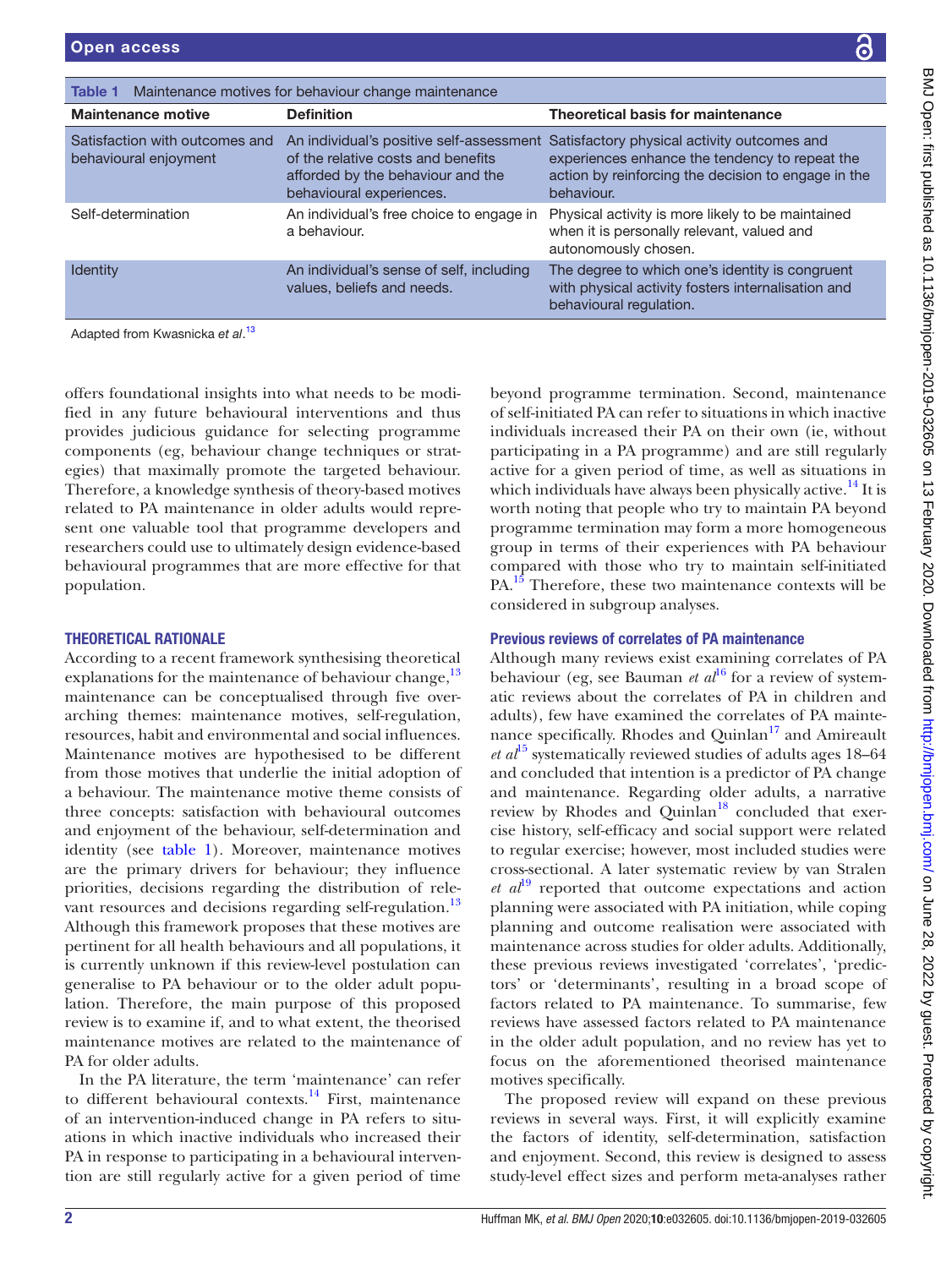than synthesise results using vote-counting procedures, as previous reviews of older adults have done. $18-20$  Third, the proposed review will target older adults ages 55 and older and conduct planned subgroup analyses to impart knowledge regarding for which subgroups of the targeted population these maintenance motives are more or less influential. We will perform subgroup analyses based on sample health status, as Amireault *et al*<sup>15</sup> found support for health status (apparently healthy adults vs adults with chronic disease or disability) as a potential moderating variable in their systematic review. Furthermore, Rhodes and Quinlan<sup>17</sup> have suggested that adults over the age of 64 may require separate reviews, and research has indicated that women and men may differ in some sources of motivation (eg, general social support may be more influential for women's PA $)^{21}$ ; therefore, we plan to perform subgroup analyses to determine whether the relationships between the maintenance motives and PA vary as a function of sample mean age and percentage of women in the studied sample. Finally, we will perform a subgroup analysis based on study maintenance context (ie, maintenance of self-initiated PA vs maintenance of PA beyond programme termination).

#### **Objectives**

The objective of the proposed systematic review is to evaluate the extent to which the maintenance motives are related to physical activity maintenance among older adults aged 55 and older. This review will address the following questions:

- 1. What maintenance motives are related to PA maintenance for older adults?
- 2. Which maintenance motives are most strongly related to PA maintenance for older adults?
- 3. Does the predictive capacity of the maintenance motives vary according to the following sample characteristics: (1) age, (2) gender distribution, (3) health status (eg, cancer, diabetes) and/or (4) maintenance context?

#### Methods and analysis

This protocol follows the Preferred Reporting Items for Systematic Review and Meta-Analysis Protocols (PRIS-MA-P) 2015 guidelines for the description and reporting of systematic review protocols.<sup>22</sup> Any amendments to the protocol will be tracked and dated in PROSPERO. A copy of the PRISMA-P checklist is included in [online supple](https://dx.doi.org/10.1136/bmjopen-2019-032605)[mentary appendix 1](https://dx.doi.org/10.1136/bmjopen-2019-032605).

#### Study eligibility criteria

Studies that investigated PA maintenance in an older adult population with a mean age of 55 or older were included. We acknowledge that defining the older adult population as 55 years or older is somewhat arbitrary; however, previous research has used this delineation, arguing that the age group of 55–64 serves as a point of reference marking the age-related decline in health.<sup>[23](#page-5-16)</sup>

The study designs that were included are longitudinal, experimental/randomised controlled trials, quasiexperimental and one-group pretest–post-test studies which assessed PA at least twice (including a follow-up assessment for intervention studies) and at least one maintenance motive. No restrictions were placed on the length of the study, follow-up or type of intervention or control group. These types of study designs were purposefully included to assess the relationships between the motives and PA behaviour within the two maintenance contexts.<sup>[14](#page-5-8)</sup> Cross-sectional and qualitative studies, books and book chapters were excluded. No constraints were placed on the publishing year, country or the language of the studies included.

Furthermore, although Kwasnicka et al<sup>[13](#page-5-7)</sup> consider enjoyment and satisfaction to be largely the same maintenance motive, from herein, we consider the two as different motives and thus will assess each separately. Although there may be overlap between the two, especially in the PA domain, $24$  it is possible that the studies we retrieve likewise consider them separately (eg, enjoyment of PA, satisfaction with PA experiences and outcomes).

It is also worth mentioning that there is a lack of consensus throughout the literature regarding the conceptualisation of maintenance and even some confusion concerning the difference between adherence and uptake.<sup>15 19</sup> <sup>25</sup> However, we assert that the maintenance of PA is not an unwavering continuation of behaviour; it is a process that may include multiple episodes of sustained engagement in PA that can be discontinued for a short (lapse) or a longer (relapse) period of time and then resumed after a setback  $r$  (recovery).<sup>[14 26 27](#page-5-8)</sup> Thus, to capture our notion of maintenance while acknowledging others' understanding and past use of the concept, study-specific assessments of PA maintenance were not restricted to a particular study design, follow-up duration or analysis method (eg, difference scores, residual change scores, dichotomous change scores—relapse vs maintenance, within-person changes) in this review. The requirement is that the studies included must have assessed PA at least twice, thereby providing an indication of PA trajectories over time. Thus, we will include studies that are controlling, either statistically or by design, for past PA behaviour—a potential confounding variable.<sup>[13](#page-5-7)</sup>

#### Information sources and search strategies

An electronic databases (coverage period) search strategy was developed by the review team, including a database expert and health sciences information specialist, for PubMed (1946–2019), PsycINFO (EBSCO interface; 1887–2019), SPORTDiscus (EBSCO interface; 1800–2019), Cumulative Index to Nursing and Allied Health Literature (CINAHL) (EBSCO interface; 1976–2019) and ProQuest Dissertations and Theses (1637–2019; full-text coverage: 1997–2019). For all databases, search terms for the maintenance motives,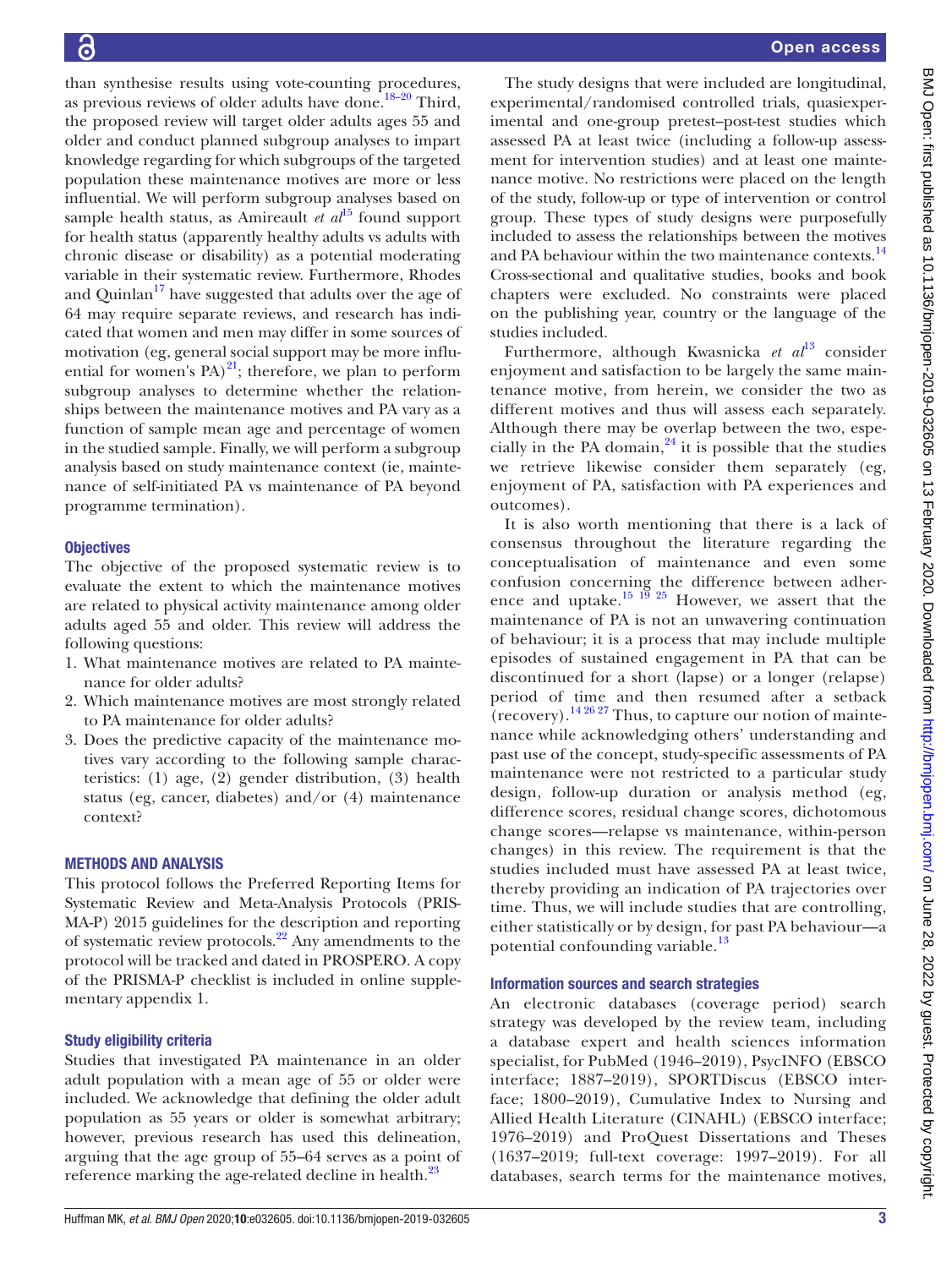PA and maintenance were used. Additionally, databasespecific Index or Medical Subject Headings terms were used when available. The free-text search terms remained constant across all databases, searching across title, abstract and when available, keyword fields. The database-specific terms were updated for each database, where available, but were identified using the same concepts across all the databases. No date or language filters were used in any of the databases. Filters for resource type (academic journals or dissertations) were used in two of the EBSCO databases (SPORTDiscus and PsycINFO) because of the indexing of periodicals in EBSCO. This option was not used for CINAHL because the filter was experiencing technical difficulties when the searches were run. Full details of an example electronic search for PubMed are presented in [online](https://dx.doi.org/10.1136/bmjopen-2019-032605) [supplementary appendix 2.](https://dx.doi.org/10.1136/bmjopen-2019-032605) A hand search of the reference lists for all eligible full-text articles retrieved and relevant literature reviews $^{15}$  17-20 will also be performed to identify additional citations to assess for eligibility. All retrieved literature citation records, after removing duplicates, were uploaded to Rayyan QCRI Web application.[28](#page-5-18) Rayyan QCRI is a Web application that aids in the housing and screening of abstracts and titles. The results of the search will be reported in a PRISMA flowchart.<sup>[29](#page-5-19)</sup>

#### Study selection

The initial search was run on 6 April 2018. Two reviewers (MKH and TC) independently screened titles and abstracts and excluded clearly irrelevant studies. Specifically, one reviewer (MKH) independently screened 100% of the titles and abstracts (k=21470). The second reviewer (TC) independently screened 20% of the titles and abstracts. Reviewers were instructed to be overinclusive at this stage of the screening process. If there was insufficient information to certainly conclude that a given citation should be excluded, the citation was retained and included in the full-text screening stage. The decisions were compared, and discrepancies among the two reviewers were resolved by discussion. At the end of this process, the reviewers disagreed on only one study (ie, 0.023% of the titles and abstracts screened by the two reviewers). The review team concluded that there would likely be no added benefits—but additional time and cost constraints—of having a second reviewer independently screen the remaining 80% of titles and abstracts. Therefore, only one reviewer independently screened all 21470 titles and abstracts. The full text of the articles decided for inclusion at the title and abstract screening stage were retrieved, and two reviewers (MKH and SA) will independently assess the eligibility of each article; the results will be compared, and discrepancies between reviewers will be resolved by discussion. When no consensus can be reached, a third reviewer (JBR) will help resolve the discrepancy. Note that the search was updated on 1 October 2019 and resulted in two additional relevant articles to be included in the review.

#### Data items and data extraction

Prior to data extraction, two reviewers (MKH and SA) will independently pilot a purpose-built checklist with three randomly selected studies. The checklist will be designed to collect information on the characteristics of the study (eg, sample size, maintenance context, year of publication, country in which the study was conducted), the maintenance motive measured (eg, measurement instrument used, measurement validity evidence), the sample (eg, mean age, percentage of women, ethnicity, level of education, retirement status, health status, marital status) and the PA assessed (main outcome; for example, study definition of PA maintenance, measurement instrument used, measurement validity evidence); specifically, reviewers will extract relevant information regarding all types of PA, which may include leisure time PA (eg, walking), sport participation and/or exercise. All PA units (frequency, duration, volume) will be considered, as well as assessments via objective measures (eg, accelerometers) and self-report. In addition, data required for study-level effect size calculation (eg, mean, correlation coefficient, OR, SD, analysed sample size, F-test,  $\chi^2$ and t-test values and p value) will be extracted. Following the pilot testing, the same reviewers will independently extract data from all included studies, compare results and resolve any discrepancies through discussion. When no consensus can be reached, a third reviewer (JBR) will help resolve the discrepancy. Authors of primary studies will be contacted (maximum of three email attempts over a maximum of 5weeks) to obtain missing information. Relevant information pertaining to the risk of bias in primary studies $30$  will be retrieved. More details regarding risk of bias are presented in the following section and in [online supplementary appendix 3](https://dx.doi.org/10.1136/bmjopen-2019-032605).

#### Risk of bias appraisal

The assessment of the risk of bias in primary studies will be conducted using an adapted version of the Risk of Bias In Non-randomised Studies—of Interventions (ROBINS-I [31\)](#page-5-21). Accordingly, the following relevant bias domains will be assessed: (1) bias due to confounding; (2) bias in selection of participants into the study; (3) bias in measurement of the outcome (ie, physical activity); (4) bias in the measurement of the exposure (ie, maintenance motives); (5) bias due to missing outcome data and (6) bias in selection of the reported results. For each bias domain, a set of signalling questions will provide guidance for eliciting relevant information about each bias domain. Because our systematic review is considering observational studies, including the postintervention features of intervention studies (ie, follow-up from programme termination), additional relevant signalling questions were drawn from a checklist for the assessment of the methodological quality of non-randomised studies of healthcare interventions.<sup>[32](#page-5-22)</sup> The response options for all signalling questions are: yes; probably yes; probably no; no; no information. See [online supplementary appendix](https://dx.doi.org/10.1136/bmjopen-2019-032605)  [3](https://dx.doi.org/10.1136/bmjopen-2019-032605) for the risk of bias tool that will be used. Free text boxes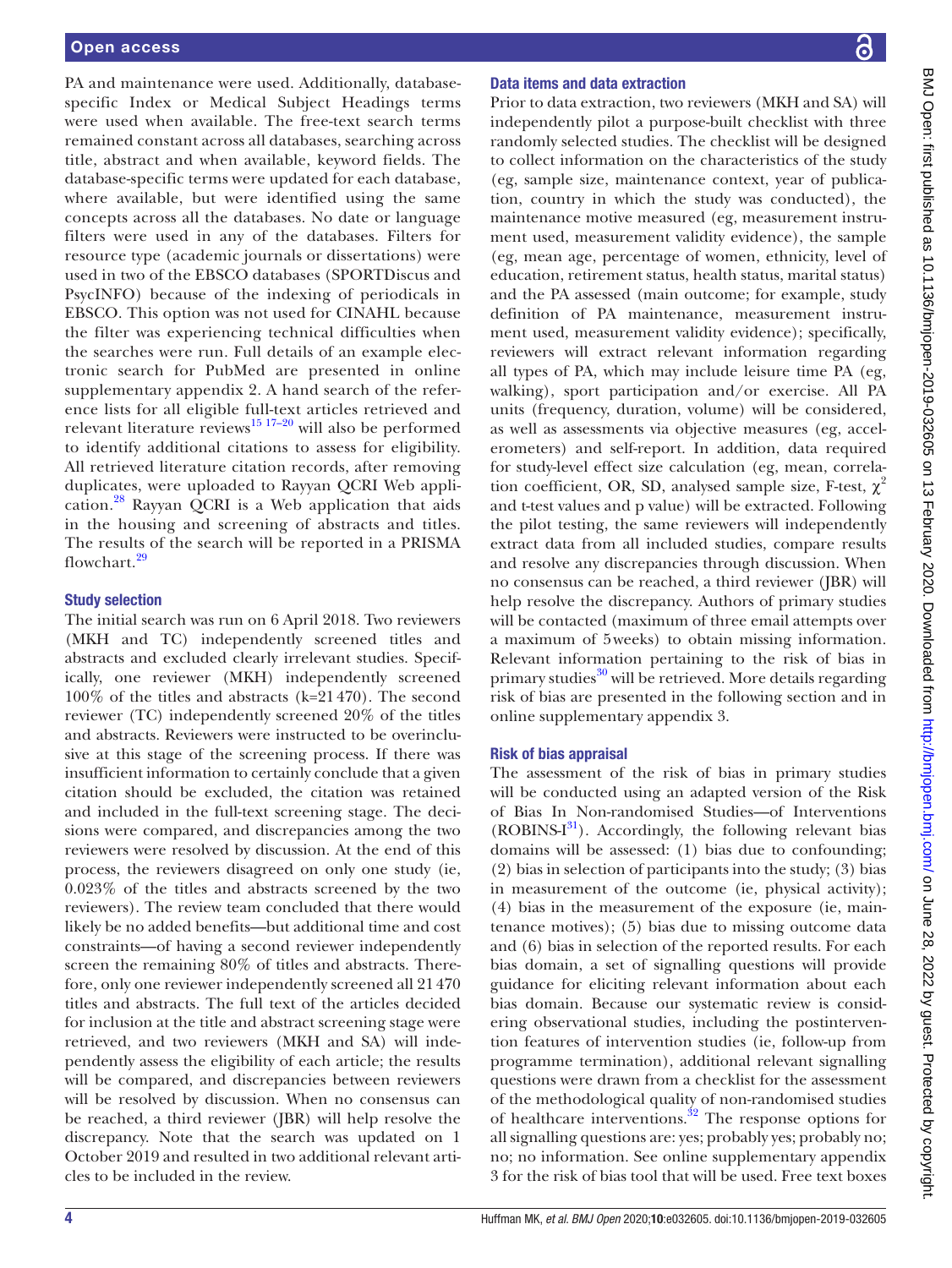BMJ Open: first published as 10.1136/bmjopen-2019-032605 on 13 February 2020. Downloaded from http://bmjopen.bmj.com/ on June 28, 2022 by guest. Protected by copyright BMJ Open: first published as 10.1136/bmjopen-2019-032605 on 13 February 2020. Downloaded from <http://bmjopen.bmj.com/> on June 28, 2022 by guest. Protected by copyright.

will also be available to the reviewers to provide justification responses in support of their answers to signalling questions and risk of bias judgements for each domain. Three qualitative ratings reflecting the risk of bias judgement will be assigned to each bias domain $33$ : low risk of bias (plausible bias unlikely to seriously alter the results), some concerns (plausible bias that raises doubt about the results) and high risk of bias (plausible bias that seriously weakens confidence in the results). We will consider bias domains and their corresponding rating independently without making an overall risk of bias judgement for each primary study. Data will be compared between two reviewers (MKH and SA), and discrepancies will be resolved by discussion until consensus is reached. When no consensus can be reached, a third reviewer (JBR) will help resolve the discrepancy.

#### Data analysis

Primary study characteristics (eg, sample size, sample mean age, percentage of female participants, percentage of Caucasian/white participants, study publication year) will be reported for descriptive purposes in a summary table. The study-level effect size, such as odds ratio (OR) for dichotomous outcomes and standardised mean differences (SMD) or Pearson correlation coefficient (*r*) for continuous outcomes will be calculated and reported. The OR and SMD effect sizes will be converted to Pearson correlation coefficients to facilitate interpretation and to allow between-study comparison.

#### Quantitative synthesis

If the number of included primary studies for a given maintenance motive is ≥5, a random-effects meta-analysis will be performed using Comprehensive Meta-Analysis software, V.3 (Biostat; Englewood, New Jersey, USA, 2014). The inverse-variance method will be used for all meta-analyses.<sup>34</sup> Subgroup analyses will be performed according to the following variables: population (eg, samples with or without health conditions), participant characteristics (sample mean age, percentage of women in the sample) and maintenance context (ie, maintenance of self-initiated PA, maintenance of PA beyond programme termination). If the ratio of number of studies for each key covariate ≥10, meta-regression analysis will be performed instead of subgroup analyses.<sup>35</sup> Further variation in effect sizes will be examined with respect to risk of bias in primary studies.

#### Heterogeneity inspection

Variation in the magnitude and direction of primary effect sizes will be assessed using both qualitative and quantitative criteria $36$  by: describing the variation in study-level effect sizes; verifying the amount of overlap (none, minimal or substantial) in 95% CIs; performing the Cochran  $Q\chi^2$  test, which tests the hypothesis that all studies share a common effect size  $(p<0.10)$ ; and reporting the percentage of total variation in estimated effects that is due to among-study variation rather than chance  $(I^2)$ . An  $I^2$  value of 25% is considered to reflect low heterogeneity, 50% moderate heterogeneity and  $75\%$  high heterogeneity.<sup>[37](#page-6-4)</sup> If heterogeneity is substantial, the summary effect sizes will not be reported; a narrative synthesis will be done instead.

#### Narrative synthesis

If there is a substantial difference in study sample, or heterogeneity in study-level effect size, a three-step process will be used to synthesise the body of evidence for each maintenance motive. First, study-level effect sizes for each of the studied maintenance motives will be organised in a table based on the frequency at which a given maintenance motive was examined and study sample size. Second, sample characteristics (eg, mean age, percentage of female participants, sample health status, maintenance context) will also be organised and displayed in a table. Third, visual inspection of the data displays using Boxand-Whisker plots for all maintenance motive study-level effect sizes will be used to informally examine whether the distribution of effects differs as a function of sample mean age, percentage of female participants, sample health status, risk of bias assessment ratings, maintenance context and sample size. Within-study moderation or subgroup analysis findings with respect to these characteristics (gender, age, health status and maintenance context) will also be noted.

#### Publication bias

Assessment of publication bias will rely on the following assumptions. First, studies, irrespective of their sample size, reporting statistically significant results  $(p<0.05)$ are more likely to be published compared with studies reporting non-statistically significant results. Second, small sample size studies—especially those reporting nonstatistically significant results (p≥0.05)—are at the greatest risk for being unpublished. Under such circumstances, small sample size studies reporting the strongest effects are therefore more likely to report statistically significant results (and get published). Conversely, smaller sample size studies reporting trivial, small and even moderate effect sizes are more likely to remain unpublished. Taken together, the risk of publication bias in systematic reviews will likely increase as the number of small sample size studies included in the review increases.<sup>38-40</sup> Therefore, overall likelihood of publication bias will be appraised when there are at least 10 study-level effect sizes for the same maintenance motive. $^{41}$  First, we will conduct a cumulative meta-analysis, where primary studies will be plotted from the most precise to least precise—larger studies will appear towards the top and smaller studies will appear towards the bottom of the forest plot. Publication bias will be suspected if the effects shift (either to the left or right) as we move towards the bottom of the forest plot. $42^{\circ}$  Second, discrepancy in findings between published studies and dissertation and thesis documents (unpublished studies) will be assessed. Finally, we will visually inspect the distribution of the funnel plot and use the Egger's regression test.<sup>38</sup>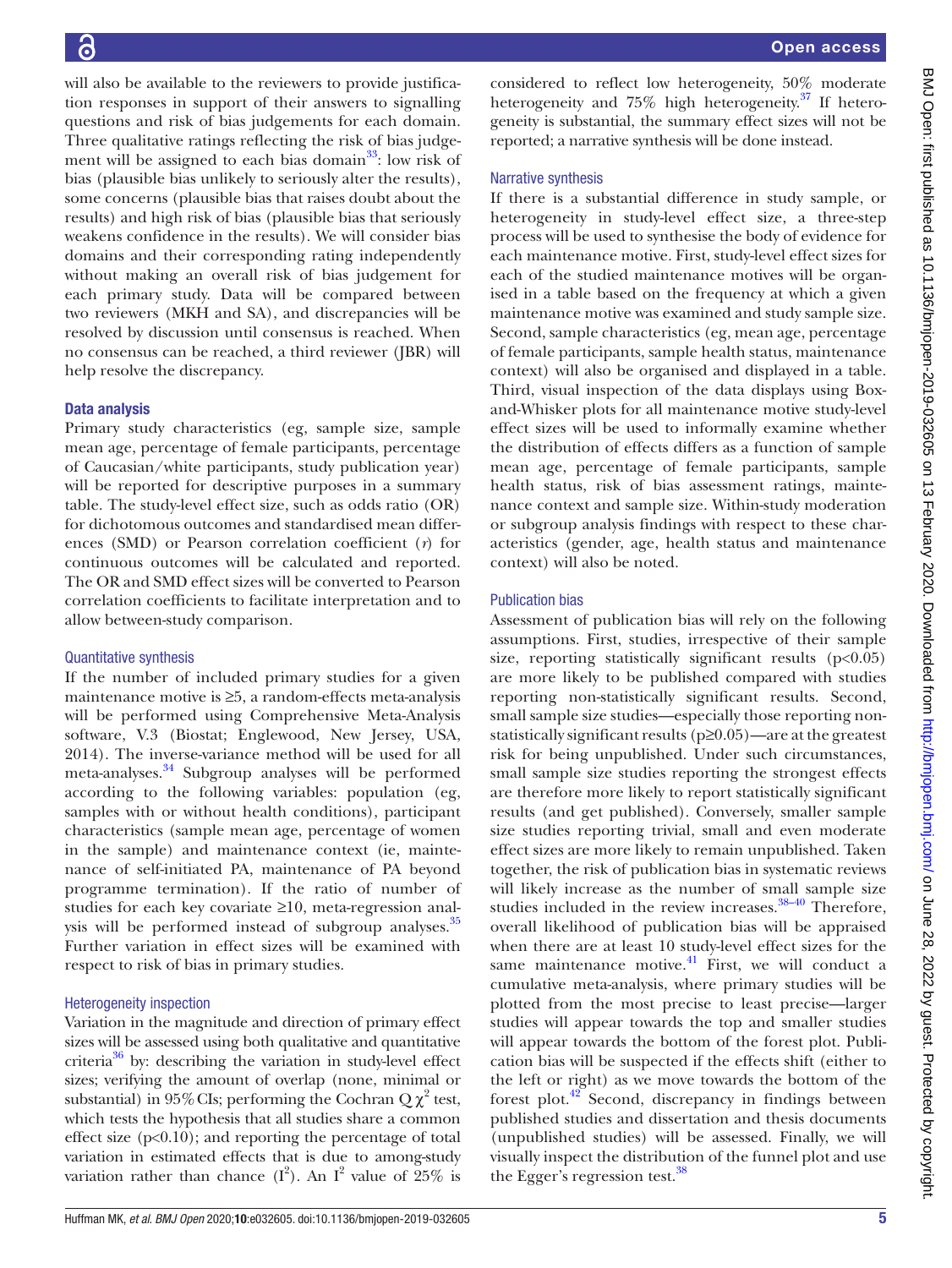#### Open access

#### Quality of evidence

The quality of evidence for each maintenance motive will be assessed across the domains of risk of bias, consistency of the results, precision and magnitude of the effect (if a meta-analysis is performed) and publication bias, using the Grading of Recommendations Assessment, Develop-ment and Evaluation approach.<sup>[43](#page-6-8)</sup>

#### Patient and public involvement

No patient involved.

## Ethics and dissemination plan and implications

The results of this review will be published in a peerreviewed journal and presented at relevant scientific conferences. In addition, results will be communicated to members of the target population (ie, adults ages 55 or older) at relevant community talks. Importantly, the conclusions of this review will help inform future interventions regarding how to maintain PA for older adults.

Contributors All listed authors have contributed and will continue to contribute meaningfully to the protocol and proposed review. MKH and SA conceived the proposed review. JBR, MKH and SA developed the search strategy, and JBR ran the pilot search as well as the final search. MKH and TC are the two title and abstract reviewers, and MKH and SA are the two full-text reviewers. JBR will be the third reviewer that will help resolve any discrepancy. MKH submitted the protocol to PROSPERO and is responsible for updating the registered protocol as needed. All authors read the final protocol manuscript and revised it for content; all also approved the final version.

Funding The authors have not declared a specific grant for this research from any funding agency in the public, commercial or not-for-profit sectors.

Competing interests None declared.

#### Patient consent for publication Not required.

Ethics approval The university's Human Research Protection Program determined that the proposed study qualifies as exempt from Institutional Review Board review, under federal human subjects research regulations Exemption Category 4 (PROPEL #: 80047007).

Provenance and peer review Not commissioned; externally peer reviewed.

Open access This is an open access article distributed in accordance with the Creative Commons Attribution Non Commercial (CC BY-NC 4.0) license, which permits others to distribute, remix, adapt, build upon this work non-commercially, and license their derivative works on different terms, provided the original work is properly cited, appropriate credit is given, any changes made indicated, and the use is non-commercial. See: [http://creativecommons.org/licenses/by-nc/4.0/.](http://creativecommons.org/licenses/by-nc/4.0/)

#### ORCID iDs

Mary Katherine Huffman <http://orcid.org/0000-0003-3396-5565> Steve Amireault<http://orcid.org/0000-0003-3372-2555>

#### **REFERENCES**

- <span id="page-5-0"></span>1 Elavsky S, McAuley E, Motl RW, *et al*. Physical activity enhances long-term quality of life in older adults: efficacy, Esteem, and affective influences. *[Ann Behav Med](http://dx.doi.org/10.1207/s15324796abm3002_6)* 2005;30:138–45.
- <span id="page-5-1"></span>2 Chodzko-Zajko WJ, Proctor DN, Fiatarone Singh MA, *et al*. Exercise and physical activity for older adults. *[Med Sci Sports Exerc](http://dx.doi.org/10.1249/MSS.0b013e3181a0c95c)* 2009;41:1510–30.
- <span id="page-5-2"></span>3 Muscari A, Giannoni C, Pierpaoli L, *et al*. Chronic endurance exercise training prevents aging-related cognitive decline in healthy older adults: a randomized controlled trial. *[Int J Geriatr Psychiatry](http://dx.doi.org/10.1002/gps.2462)* 2010;25:1055–64.
- <span id="page-5-3"></span>4 Brawley LR, Rejeski WJ, King AC. Promoting physical activity for older adults: the challenges for changing behavior. *[Am J Prev Med](http://dx.doi.org/10.1016/S0749-3797(03)00182-X)* 2003;25:172–83.
- 5 Hughes SL, Leith KH, Marquez DX, *et al*. Physical activity and older adults: expert consensus for a new research agenda. *[Gerontologist](http://dx.doi.org/10.1093/geront/gnr106)* 2011;51:822–32.
- <span id="page-5-4"></span>6 Conn VS, Minor MA, Burks KJ, *et al*. Integrative review of physical activity intervention research with aging adults. *[J Am Geriatr Soc](http://dx.doi.org/10.1046/j.1532-5415.2003.51365.x)* 2003;51:1159–68.
- 7 van der Bij AK, Laurant MGH, Wensing M. Effectiveness of physical activity interventions for older adults: a review. *[Am J Prev Med](http://dx.doi.org/10.1016/S0749-3797(01)00413-5)* 2002;22:120–33.
- <span id="page-5-5"></span>8 Hertogh EM, Vergouwe Y, Schuit AJ, *et al*. Behavioral changes after a 1-yr exercise program and predictors of maintenance. *[Med Sci](http://dx.doi.org/10.1249/MSS.0b013e3181c4d964)  [Sports Exerc](http://dx.doi.org/10.1249/MSS.0b013e3181c4d964)* 2010;42:886–92.
- 9 McAuley E, Morris KS, Motl RW, *et al*. Long-Term follow-up of physical activity behavior in older adults. *[Health Psychol](http://dx.doi.org/10.1037/0278-6133.26.3.375)* 2007;26:375–80.
- 10 Mujika I, Padilla S. Detraining: loss of training-induced physiological and performance adaptations. Part II: long term insufficient training stimulus. *[Sports Med](http://dx.doi.org/10.2165/00007256-200030030-00001)* 2000;30:145–54.
- 11 Mujika I, Padilla S. Cardiorespiratory and metabolic characteristics of detraining in humans. *[Med Sci Sports Exerc](http://dx.doi.org/10.1097/00005768-200103000-00013)* 2001;33:413–21.
- <span id="page-5-6"></span>12 Sheeran P, Klein WMP, Rothman AJ. Health behavior change: moving from observation to intervention. *[Annu Rev Psychol](http://dx.doi.org/10.1146/annurev-psych-010416-044007)* 2017;68:573–600.
- <span id="page-5-7"></span>13 Kwasnicka D, Dombrowski SU, White M, *et al*. Theoretical explanations for maintenance of behaviour change: a systematic review of behaviour theories. *[Health Psychol Rev](http://dx.doi.org/10.1080/17437199.2016.1151372)* 2016;10:277–96.
- <span id="page-5-8"></span>14 Marcus BH, Dubbert PM, Forsyth LH, Stone EJ, *et al*. Physical activity behavior change: issues in adoption and maintenance. *[Health](http://dx.doi.org/10.1037/0278-6133.19.Suppl1.32)  [Psychol](http://dx.doi.org/10.1037/0278-6133.19.Suppl1.32)* 2000;19:32–41.
- <span id="page-5-9"></span>15 Amireault S, Godin G, Vézina-Im L-A. Determinants of physical activity maintenance: a systematic review and meta-analyses. *[Health](http://dx.doi.org/10.1080/17437199.2012.701060)  [Psychol Rev](http://dx.doi.org/10.1080/17437199.2012.701060)* 2013;7:55–91.
- <span id="page-5-10"></span>16 Bauman AE, Reis RS, Sallis JF, *et al*. Correlates of physical activity: why are some people physically active and others not? *[Lancet](http://dx.doi.org/10.1016/S0140-6736(12)60735-1)* 2012;380:258–71.
- <span id="page-5-11"></span>17 Rhodes RE, Quinlan A. Predictors of physical activity change among adults using observational designs. *[Sports Med](http://dx.doi.org/10.1007/s40279-014-0275-6)* 2015;45:423–41.
- <span id="page-5-12"></span>18 Rhodes RE, Martin AD, Taunton JE, *et al*. Factors associated with exercise adherence among older adults. An individual perspective. *[Sports Med](http://dx.doi.org/10.2165/00007256-199928060-00003)* 1999;28:397–411.
- <span id="page-5-13"></span>19 van Stralen MM, De Vries H, Mudde AN, *et al*. Determinants of initiation and maintenance of physical activity among older adults: a literature review. *[Health Psychol Rev](http://dx.doi.org/10.1080/17437190903229462)* 2009;3:147–207.
- 20 Koeneman MA, Verheijden MW, Chinapaw MJM, *et al*. Determinants of physical activity and exercise in healthy older adults: a systematic review. *[Int J Behav Nutr Phys Act](http://dx.doi.org/10.1186/1479-5868-8-142)* 2011;8:142.
- <span id="page-5-14"></span>21 Lindsay Smith G, Banting L, Eime R, *et al*. The association between social support and physical activity in older adults: a systematic review. *[Int J Behav Nutr Phys Act](http://dx.doi.org/10.1186/s12966-017-0509-8)* 2017;14:56.
- <span id="page-5-15"></span>22 Moher D, Shamseer L, Clarke M, *et al*. Preferred reporting items for systematic review and meta-analysis protocols (PRISMA-P) 2015 statement. *[Syst Rev](http://dx.doi.org/10.1186/2046-4053-4-1)* 2015;4:1.
- <span id="page-5-16"></span>23 Schoenborn CA, Heyman KM. Health characteristics of adults aged 55 years and over: United States, 2004-2007. *Natl Health Stat Report* 2009;16:1–31.
- <span id="page-5-17"></span>24 Baldwin AS, Sala M, Williams DM, *et al*. Percieved satisfaction with health behavior change. In: *Affective determinants of health behavior*. New York: NY: Oxford University Press, 2018: 69–89.
- 25 Hawley-Hague H, Horne M, Skelton DA, *et al*. Review of how we should define (and measure) adherence in studies examining older adults' participation in exercise classes. *[BMJ Open](http://dx.doi.org/10.1136/bmjopen-2016-011560)* 2016;6:e011560.
- 26 Kahlert D. Maintenance of physical activity: do we know what we are talking about? *[Prev Med Rep](http://dx.doi.org/10.1016/j.pmedr.2015.02.013)* 2015;2:178–80.
- 27 Sallis JF, Hovell MF. Determinants of exercise behavior. *[Exerc Sport](http://dx.doi.org/10.1249/00003677-199001000-00014)  [Sci Rev](http://dx.doi.org/10.1249/00003677-199001000-00014)* 1990;18:307???330–30.
- <span id="page-5-18"></span>28 Ouzzani M, Hammady H, Fedorowicz Z, *et al*. Rayyan-a web and mobile APP for systematic reviews. *[Syst Rev](http://dx.doi.org/10.1186/s13643-016-0384-4)* 2016;5:210.
- <span id="page-5-19"></span>29 Moher D, Liberati A, Tetzlaff J, *et al*. Preferred reporting items for systematic reviews and meta-analyses: the PRISMA statement. *[PLoS](http://dx.doi.org/10.1371/journal.pmed.1000097)  [Med](http://dx.doi.org/10.1371/journal.pmed.1000097)* 2009;6:e1000097.
- <span id="page-5-20"></span>30 Guyatt GH, Oxman AD, Vist G, *et al*. GRADE guidelines: 4. Rating the quality of evidence--study limitations (risk of bias). *[J Clin Epidemiol](http://dx.doi.org/10.1016/j.jclinepi.2010.07.017)* 2011;64:407–15.
- <span id="page-5-21"></span>31 Sterne JA, Hernán MA, Reeves BC, *et al*. ROBINS-I: a tool for assessing risk of bias in non-randomised studies of interventions. *[BMJ](http://dx.doi.org/10.1136/bmj.i4919)* 2016;355:i4919–7.
- <span id="page-5-22"></span>32 Downs SH, Black N. The feasibility of creating a checklist for the assessment of the methodological quality both of randomised and non-randomised studies of health care interventions. *[J Epidemiol](http://dx.doi.org/10.1136/jech.52.6.377)  [Community Health](http://dx.doi.org/10.1136/jech.52.6.377)* 1998;52:377–84.